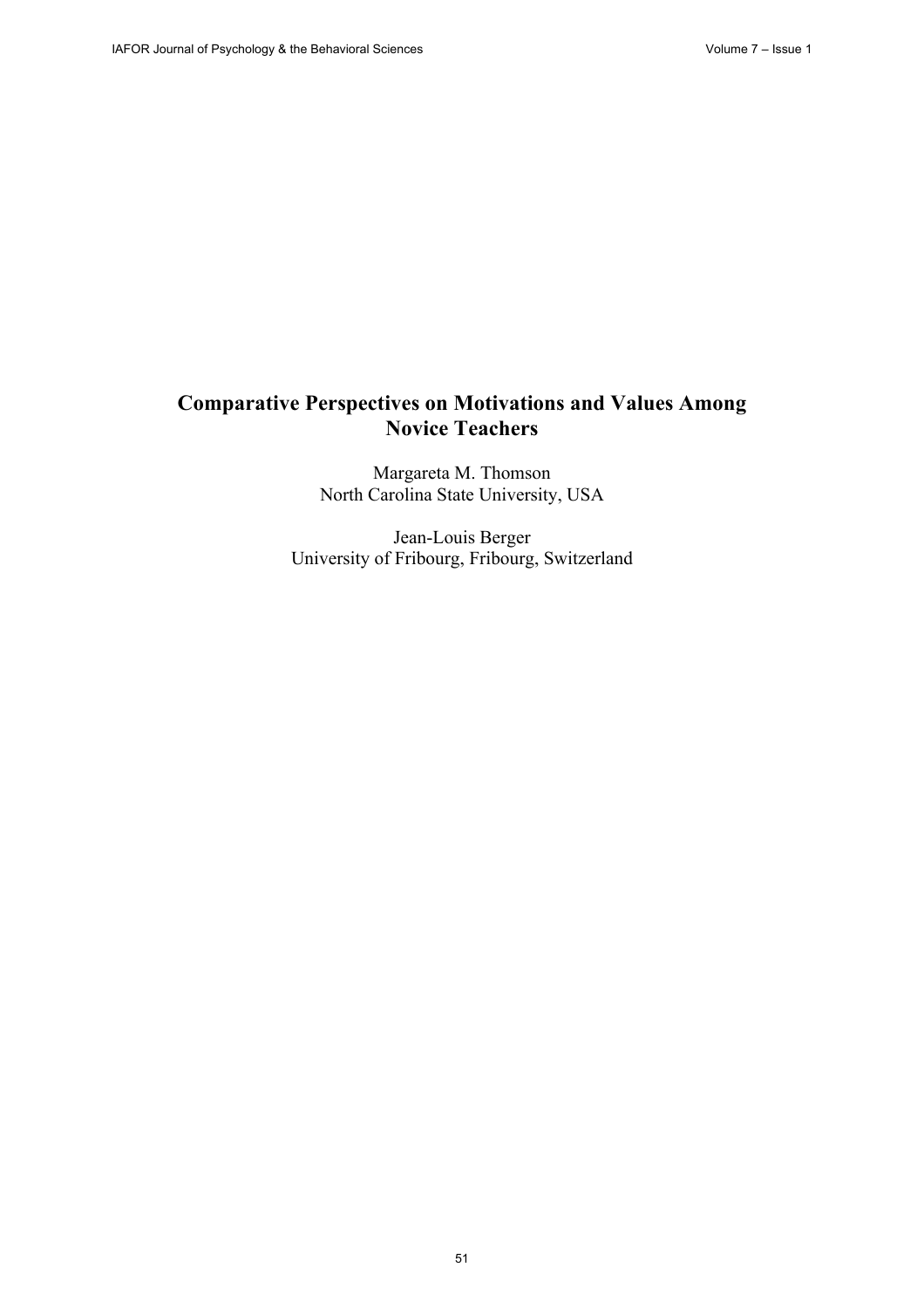#### **Abstract**

The current study aims at analyzing and comparing novice teachers' motivations, values, and beliefs (*N*=810) from two different countries, namely the United States and Switzerland. Both groups, the US participants (*n*=327) and the Swiss participants (*n*=483) were enrolled in a teacher training program in their respective countries. Study results identified the main teaching motivations across all subsamples as related to participants' personal values, social values, their teaching views, and instructional beliefs. Study results show that while motivational factors were similar at many levels between the two subsamples, their teaching views and their instructional beliefs were different and varied across participants from the two countries. Findings can help educators understand the interplay between teaching motivations and beliefs as well as cultural nuances related to these concepts.

*Keywords*: beliefs, motivations, teachers, values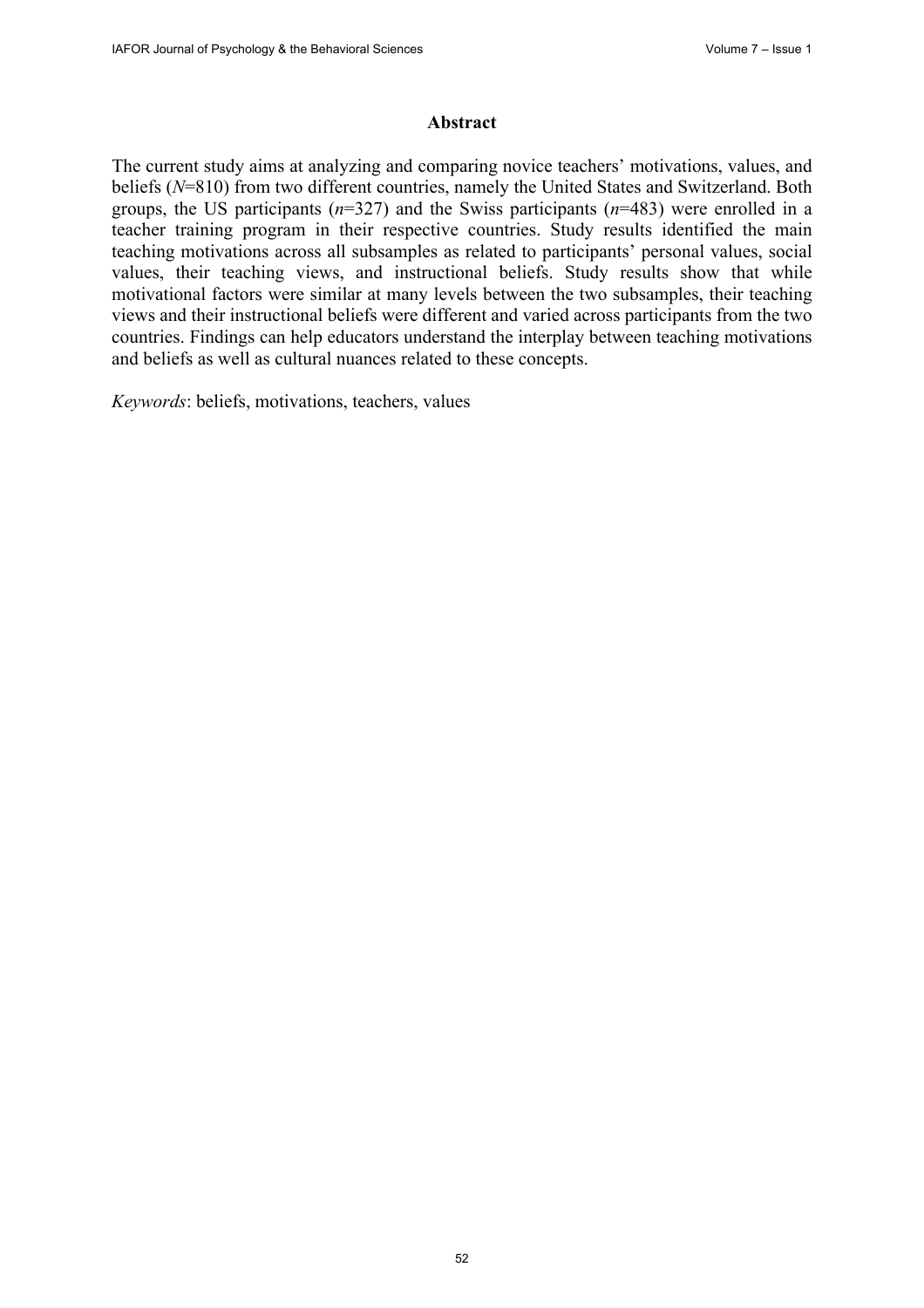International research in education has examined the teaching motivations and beliefs among teachers to understand various aspects related to individual choices for a teaching career (Berger & Girardet, 2020; Thomson, Turner, & Nietfeld, 2012; Thomson & Palermo, 2014; Watt & Richardson, 2008, 2011). Many countries experience acute teacher attrition and simultaneously the need for teaching quality. Examining the key motivations and beliefs of individuals pursuing a teaching career could help educators, administrators and other stakeholders understand factors related to teacher attrition (i.e., entry teaching reasons versus exit reasons). Analysis of novice teachers' professional goal development, their initial teaching motivations, and their early beliefs about what teaching means can shed light into understanding *possible mismatches* between their initial views of teaching and the existing realities of teaching. Such mismatches can influence teachers' rethinking of their professional goals, fueling dissatisfaction with the teaching profession and possibly contribute to teacher shortages.

Research suggests that too often teachers grow dissatisfied with their profession and even less efficacious in their teaching because the reality of teaching was different than how they initially perceived it (i.e., Parkes & Jones, 2012; Thomson, Turner, & Nietfeld, 2012; Thomson, Huggins, & Williams, 2019; Thomson, Walkowiak, Whitehead, & Huggins, 2020). National and international educational reports show that thousands of teachers leave the profession, most of them with fewer than five years of experience (National Commission on Teaching and America's Future, 2007; OECD, 2009; Richardson & Watt, 2005, 2006). There is a growing consensus among researchers and educators that many teachers leave the profession *because teaching is not what they believed it would be*. As they learn what the work truly is, they become dissatisfied with the profession, citing working conditions, the lack of administrative support, little peer collegiality and a lack of influence over school policy as reasons for their departure (Ingresoll & Smith, 2004; Müller, Alliata, & Benninghoff, 2009). Indeed, these factors point to prospective teachers having goals and belief systems about teaching that do not often match the realities of classrooms and schools (Thomson & McIntyre, 2013; Thomson & Palermo, 2018). It is essential therefore to understand *prospective teachers' initial professional goals* for teaching, including their teaching *motivations,* their *views about teaching* and *instructional beliefs.* 

#### **Teaching Motivations**

A bulk of educational research has been developed in recent years because of increasing rates of attrition among teachers worldwide (Berger & D'Ascoti, 2012; Ingresoll & Smith, 2004; Thomson & Palermo, 2014, 2018; Watt & Richardson, 2008, 2011). Several research studies focus on exploring the initial motivations and how these influence individuals' choices about teaching, while other studies focus on motivation and persistence in the teaching profession. Researchers commonly classify teaching motivators into intrinsic and extrinsic reasons, described as key reasons and values to teach, along with individuals' perceptions of and commitment to the teaching career (i.e., Konig & Rothland, 2012; Pop & Turner, 2009; Thomson, Turner, & Nietfeld, 2012; Richardson & Watt, 2005). Previous research (Kyriacou & Coulthard, 2000) has argued that individuals enter the teaching profession for one of three primary reasons, including altruistic reasons—such as the conception of teaching as a socially valuable profession—in addition to intrinsic and extrinsic reasons. More recent research, emphasizing an expectancy-value perspective, have found that the types of values and expectations teachers exhibit are crucial for their teaching choices, effort, and goal persistence (i.e., Fokkens-Bruinsma & Canrinus, 2012; Thomson & Palermo, 2018; Watt & Richardson, 2012; Watt et al., 2012).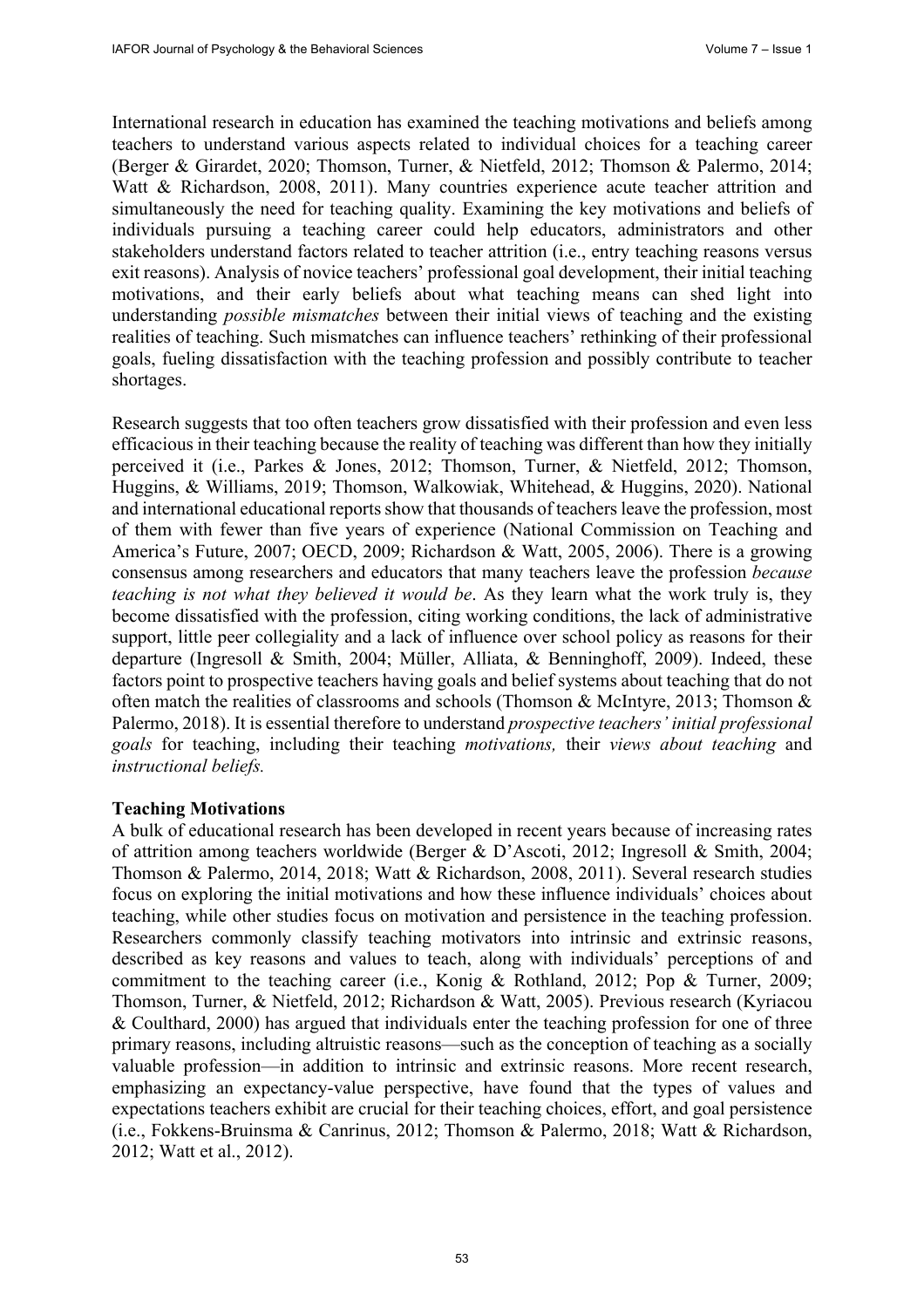International studies conducted with prospective teachers from various countries, including the United States, Australia, Switzerland, Germany, Turkey, and Estonia have reported similar conclusions, highlighting the importance of values across cultural contexts (Berger & Girardet, 2020; Kilinc, Watt, & Richardson, 2012; Taimalu, Luik, Voltri, & Kalk, 2011; Watt & Richardson, 2008, 2011; Watt, et al., 2012). Studies exploring teaching motivation from an expectancy-value theory perspective have found that teachers' values and expectations are crucial for their individual teaching choices, persistence in pursuing the teaching goal, and the effort invested in accomplishing their professional goals (Fokkens-Bruinsma & Canrinus, 2012; Parkes & Jones, 2012; Watt & Richardson, 2008).

#### **Teaching Beliefs**

Research findings show that teachers' motivations for teaching along with their beliefs about teaching are at the core of teachers' professional identities and classroom decisions (Guarino, Santibanez, & Daley, 2006; Lauermann, & Karabenick, 2011; Rinke, 2008). Studies exploring the relationship between teacher expectancies and ability beliefs find these constructs to be strongly connected with motives for entering and persisting in the teaching profession, as well as engaging in meaningful professional development initiatives. In their study, Ware and Kitsantas (2010) found that teachers' beliefs, including teachers' efficacy for classroom management, significantly predicted their commitment to teaching. A growing body of literature examining teacher efficacy, or teachers' beliefs about their abilities to help students learn (Pajares, 1996; Thomson, Huggins, & Williams, 2020; Tschannen-Moran & Woolfolk Hoy, 2001), has shown that teachers constantly make judgments about the demands of teaching tasks as well as their abilities to meet these demands.

Additional research, examining teachers' expectation for compensation and the perceived value placed on salary showed that teachers expect an adequate pay for their level of engagement. While most teachers reported that teaching motivation is contingent on adequate compensation for work, other factors, such as satisfaction in working with students and making a difference in students' life, eclipsed their dissatisfaction with payment (Watt & Richardson, 2008; Watt & Richardson, 2012).

#### **Study purpose**

The purpose of the current study was to identify and compare teaching motivations across different subsamples, namely, novice teachers from the United States and Switzerland. We explored the most influential motivations, teaching career views, and instructional beliefs between the two subsamples, and how these constructs are comparable across subsamples. Our study is a response to the research scarcity in the teaching education field, particularly understanding novice teachers' motivations and beliefs from various countries and exploring cross-cultural comparisons. The research questions addressed in the current study are the following:

- 1. What key teaching motivators, views about teaching, and instructional beliefs can be identified among all participants (*N*=810)?
- 2. How do participants from the two samples (i.e., the US and Swiss) differ with respect to their teaching motivations, views about teaching, and their instructional beliefs?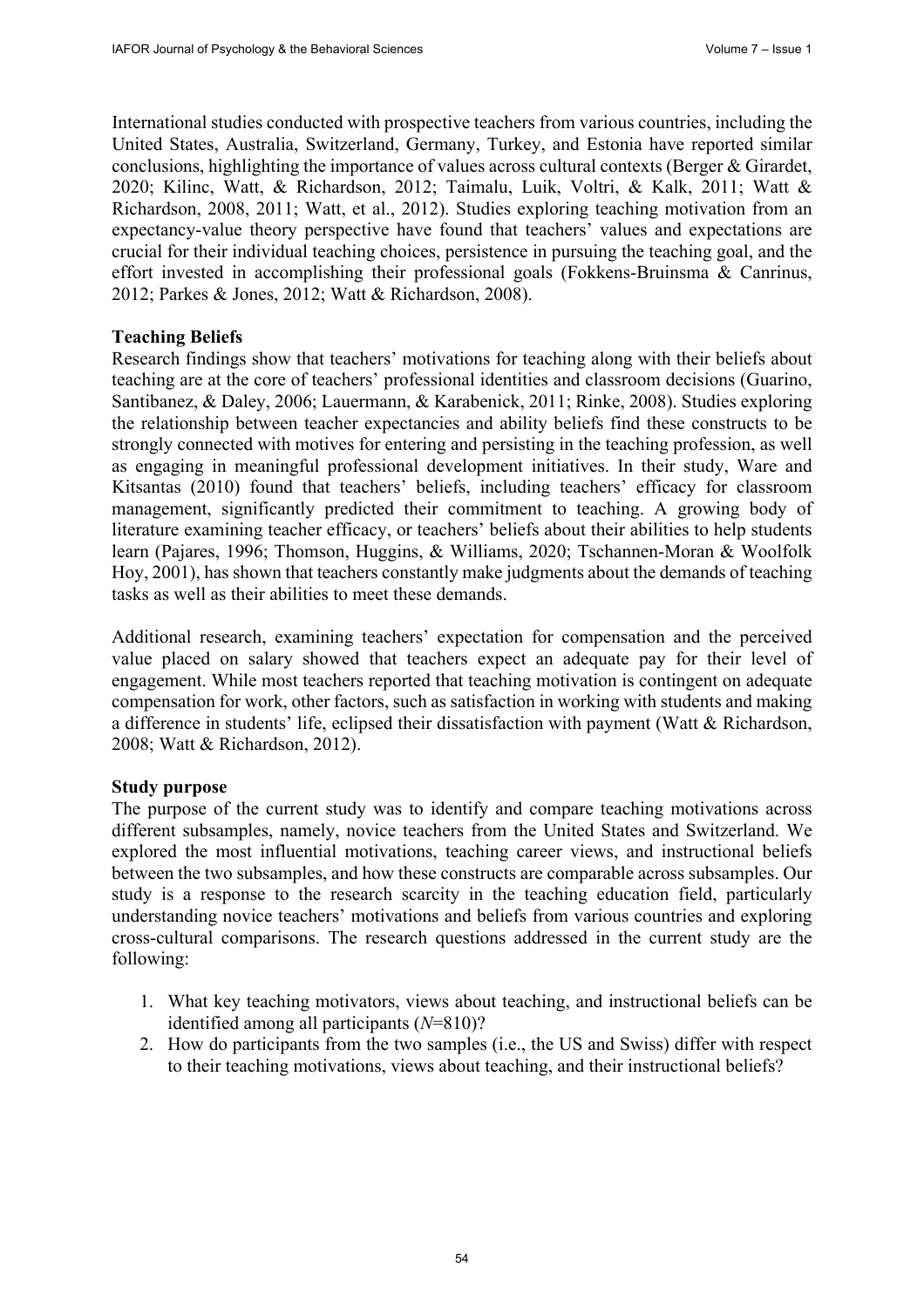### **Methods**

### **Participants and Procedures**

Data were collected using surveys from prospective teachers enrolled in a teacher education program in their respective countries, namely the United States and Switzerland (*N*=810). Participants from the US (*n*=327) were enrolled in a teacher training program in a college of education, at a major university, while participants from Switzerland (*n*=483) were enrolled in a VET education program (Vocational Education and Training).

Participants from the United States indicated in their survey responses that the majority were females (*n*=241; 73.7%); only 86 (26.3%) were male participants. In terms of age, the mean age for the US participants was 25 years and seven months, and their primary language was English. The US participants were enrolled in different areas/programs of a traditional teacher education program. Each program has a focus on a particular subject area, such as elementary education, mathematics education, science education. In the current study, most US participants were enrolled in the Elementary Education undergraduate program (*n*=120; 36.7%) and in the Science Technology Engineering and Mathematics (STEM) Education undergraduate program (*n*=44; 13.5%). Additionally, 69 (21.1%) participants were enrolled in the graduate Master of Arts Teaching program (MAT). Participants enrolled in an undergraduate teaching preparation program follow a 4-year coursework, which is the typical route in the US for becoming a teacher. Participants from the MAT program in the US, follow a 2-year master's program focusing on teacher training. Also, most US study participants (*n*=295; 90.2%) indicated in the survey that they intend to teach immediately after graduating from their teacher education program.

Participants from Switzerland indicated in their survey responses that the majority were males (*n*=314; 65.01%); only 169 (34.99%) were female participants. The mean age for the Swiss participants was 40 years and eight months. A unique feature of the Swiss sample was the fact that participants were from the two main linguistic regions of Switzerland: German speaking  $(n = 327, 67.7\%$  of sample), and French speaking  $(n = 156, 32.3\%$  of sample). Additionally, participants in the Swiss sample had previous teaching experience to a certain degree, unlike the US participants. All Swiss study participants were enrolled in an in-service teacher education program at the Swiss Federal Institute for Vocational Education and Training (VET), typically a 3-year program. They were previously trained in a relevant professional field as apprentices and had practiced for several years before beginning a career as VET teachers. As a result, the Swiss participants were already active as teachers, generally for a few years. The average teaching experience before commencement of their teacher education training was five years and three months. Most Swiss participants worked in an enterprise employing apprentices before switching into teaching, although one-third had no experience in employing and managing apprentices.

### **Measures**

For the current study, we used two measures to examine prospective teachers' *motivations for teaching*, their *views about teaching,* and their *instructional beliefs*. To examine teaching motivations and participants' views about teaching we used an adapted version of the *FITchoice scale* (Watt, & Richardson, 2007). This is a 62-item inventory on a 7-point Likert scale asking participants to rate their most influential motivations for teaching and their agreement with statements about the teaching profession. Psychometric properties of the *FIT-choice scale*  are reported in the original study of Watt and Richardson (2007). In the adapted version of the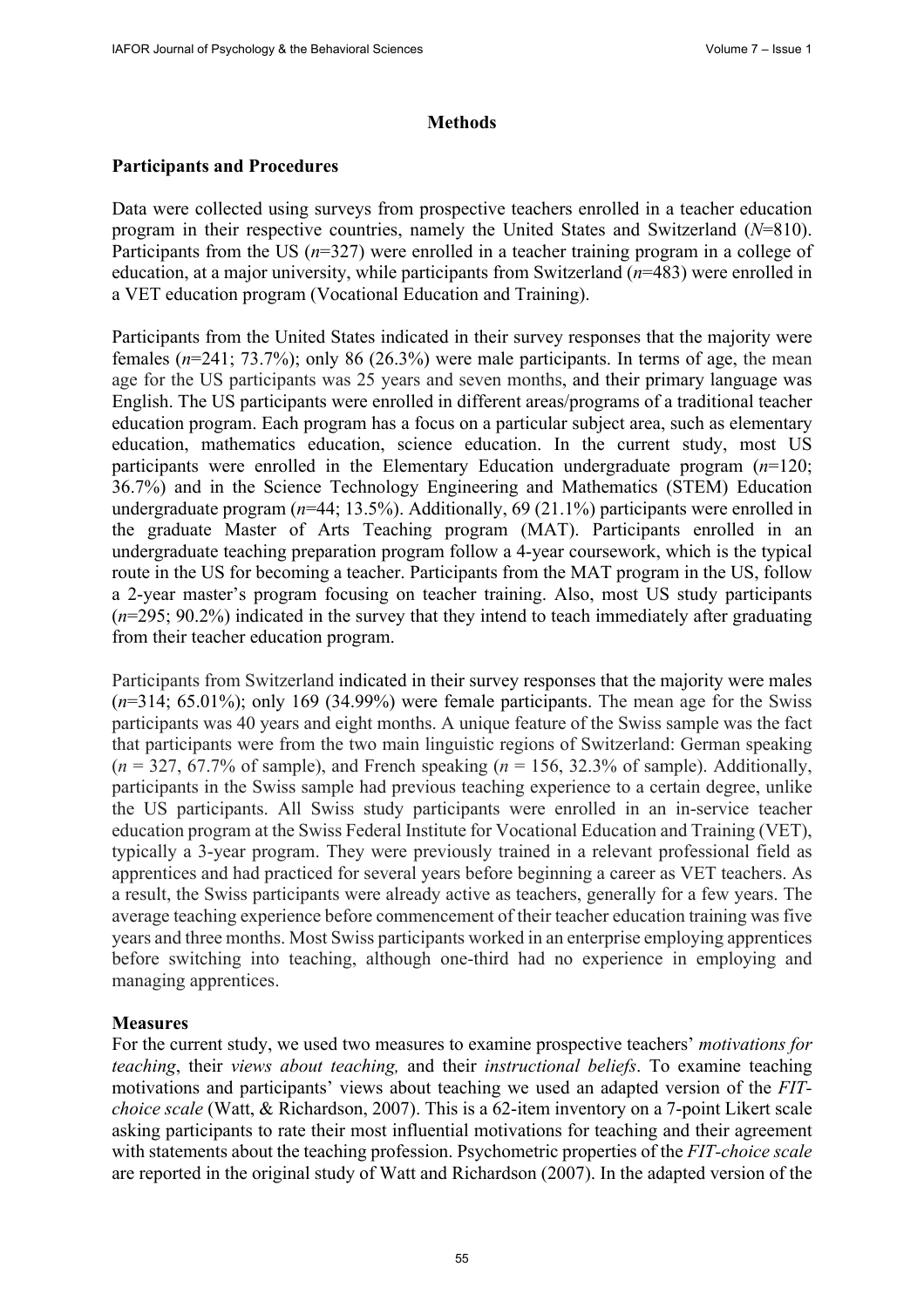*FIT-choice scale* used in the current study, the reported Cronbach's alpha values for the instrument was .91 (for the US sample) and .84 (Swiss sample).

To examine prospective teachers' instructional beliefs, we used the *Teaching and Learning International Survey* (TALIS, OECD, 2009). This is an 8-item inventory on a 7-point Likert scale asking participants to rate their agreement with survey pedagogical statements. The reported Cronbach's alpha for the instrument was. 95 (for the US sample) and .81 (Swiss sample). Appendix A presents the study constructs and sample survey items.

### **Results**

### **Factor Analysis and Invariance Testing**

To answer our first research question "What key teaching motivators, views about teaching, and instructional beliefs can be identified among all participants?", a series of factor analysis were performed. Multiple-group confirmatory factor analyses (M-G CFA) for the study sample (*N*=810) were performed for each instrument.

### *Teaching Motivation*

Regarding participants' *teaching motives,* in the current study, we first tested the 32 teaching motivation items (from the *FIT-choice scale*). A 10-factor solution demonstrated satisfactory data fit<sup>1</sup>:  $\chi^2$ (876) = 2068.04, *p* < .001,  $\chi^2$ /df = 2.36 ( $\chi^2$ <sub>US</sub> = 1117.61,  $\chi^2$ <sub>Swiss</sub> = 950.43), CFI = 0.90, RMSEA = 0.06. Additionally, two second order factors, namely *personal utility value* (i.e., job security and time for family) and *social utility value* (i.e., social contribution, enhancing social equity) were modelized. Table 1 displays all motivation factors.

Across all data (*N*=810), the most influential motives on individuals' choices to become teachers were *aptitude*, *intrinsic value*, *opportunity*, *personal utility*, and *social utility*. These 5 factors had the highest ranking among participants from both countries.

### *Perceptions of the Teaching Career*

A second test was performed on the 6 factors representing participants' *perceptions of teaching* (19 items, from the *FIT-choice scale*). The six types of *perceptions* identified in the current study were: 1) *expertise*, 2) *high demand*, 3) *social status*, 4) *salary*, 5) *social dissuasion*, and 6) *satisfaction with choice*. Table 1 displays the identified factors for participants' perceptions of teaching. The 6-factor solution was found to fit the data adequately<sup>2</sup>:  $\chi^2_{(295)} = 609.96$ ,  $p <$ .001,  $\chi^2$ /df = 2.07 ( $\chi^2$ US = 288.16,  $\chi^2$ Swiss = 321.80), CFI = 0.93, RMSEA = 0.05.

### *Instructional beliefs*

Finally, a third test was performed on the 2 factors representing participants' *instructional beliefs* (8 items, from TALIS). Two types of *instructional beliefs* were identified, namely: 1) *constructivism* and 2) *direct transmission*. The 2-factor solution was found to fit the data adequately<sup>3</sup>:  $\chi^2_{(22)} = 50.03$ ,  $p < .001$ ,  $\chi^2$  df = 2.27 ( $\chi^2$ <sub>US</sub> = 13.66,  $\chi^2$ <sub>Swiss</sub> = 36.37), CFI = 0.95, RMSEA = 0.06. Table 1 displays the factors for participants' instructional beliefs.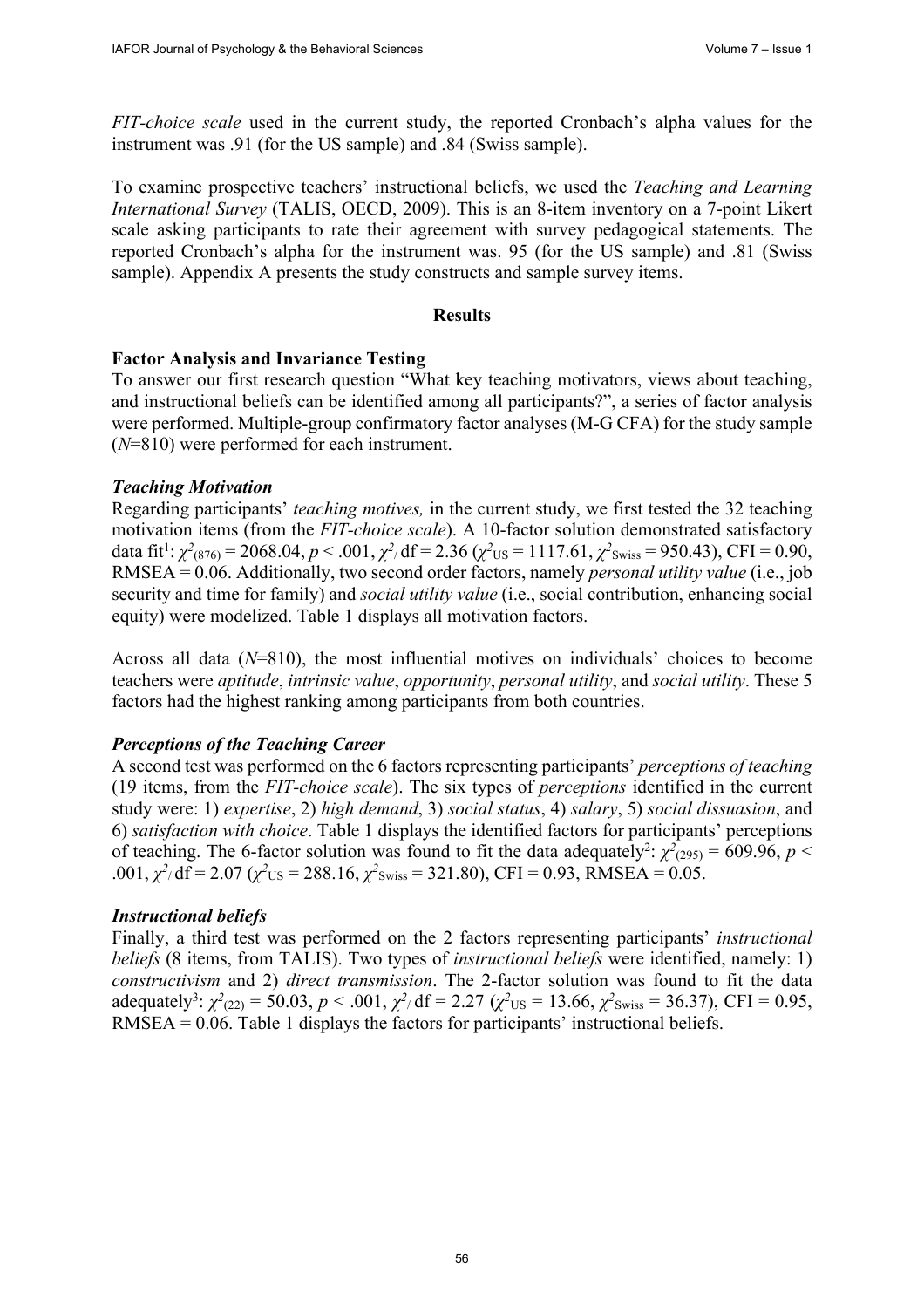| Scale                          | #              | Swiss VET teachers |           | US novice teachers |           |
|--------------------------------|----------------|--------------------|-----------|--------------------|-----------|
|                                | Items          | $(n=483)$          |           | $(n = 327)$        |           |
|                                |                | Mean               | <b>SD</b> | Mean               | <b>SD</b> |
| Motivation                     |                |                    |           |                    |           |
| Intrinsic career value         | $\overline{4}$ | 5.94               | 0.89      | 5.73               | 1.16      |
| Ability                        | 3              | 5.46               | 0.97      | 5.81               | 1.05      |
| Enhance social equity          | $\overline{2}$ | 4.52               | 1.48      | 5.70               | 1.32      |
| Shape future of young people   | $\overline{2}$ |                    |           | 6.12               | 1.11      |
| Make social contribution       | $\overline{3}$ | 5.19               | 1.07      |                    | 1.16      |
| Work with young people         | $\overline{4}$ | 5.28               | 1.24      | 6.12               | 1.09      |
| Job security                   | 3              | 3.94               | 1.50      | 4.28               | 1.40      |
| Time for family                | 5              | 3.16               | 1.47      | 3.82               | 1.43      |
| Opportunity                    | 3              | 4.39               | 1.20      | 3.21               | 1.51      |
| Prior teaching and teaching    | 3              |                    |           |                    |           |
| experiences                    |                | 4.39               | 1.56      | 5.64               | 1.28      |
| Social influences              | 3              | 2.65               | 1.60      | 3.93               | 1.66      |
| Social dissuasion              | 4              | 2.52               | 1.42      | 4.64               | 1.62      |
| Perceptions of teaching        |                |                    |           |                    |           |
| High demand                    | 3              | 5.53               | 0.96      | 6.12               | 0.94      |
| Expert career                  | $\overline{2}$ | 5.86               | 0.92      | 5.54               | 1.15      |
| Good salary                    | $\overline{2}$ | 4.72               | 1.38      | 2.15               | 1.23      |
| Social status & Teacher morale | 6              | 4.31               | 1.03      | 4.03               | 1.27      |
| Instructional beliefs          |                |                    |           |                    |           |
| Constructivism                 | 4              | 5.72               | 0.81      | 5.49               | 0.84      |
| Direct instruction             | $\overline{4}$ | 4.58               | 1.10      | 3.48               | 0.97      |

### **Table 1** Teaching Motivations and Perceptions of Teaching Results (*N*=810)

### **Comparative Analysis Across Samples**

Comparison of factor means were performed to answer our second research question "How do participants from the two samples (i.e., the US and Swiss) differ with respect to their teaching motivations, views about teaching, and their instructional beliefs?". Results from the comparative analysis are described below; additionally Figure 1 and Table 1 present a summary of the comparative results.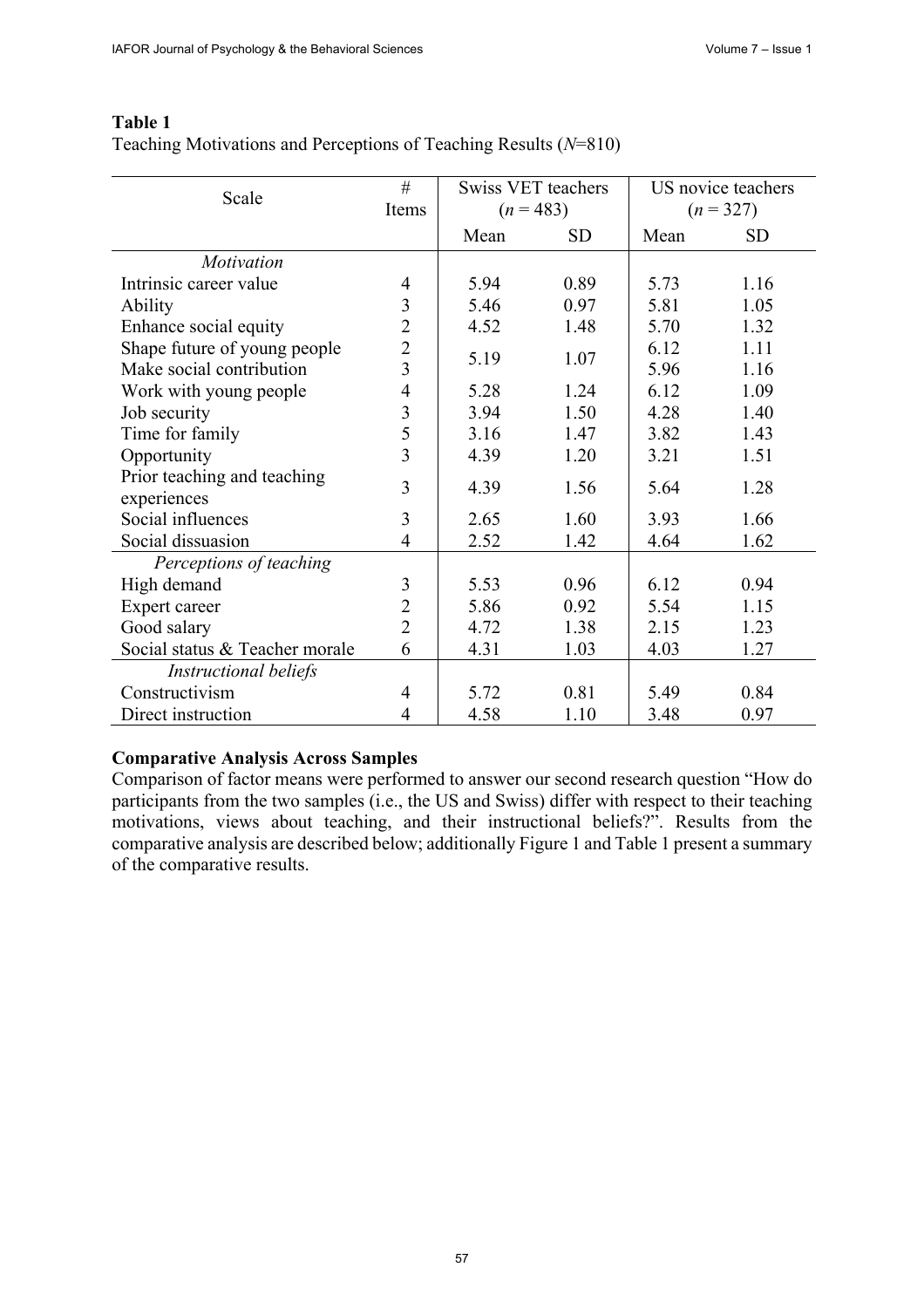

## **Figure 1**

*US and Swiss Samples Comparisons* (*N*=810)

### *Motivation for the Teaching Career*

Results from the factor analysis (conducted on the *FIT-choice* responses) identified five main motivators across all participants (*N*=810), as influential reasons for individuals' choices to become teachers. These factors were, namely: *aptitude* (i.e., teaching abilities), *intrinsic values* (i.e., enjoyment for teaching), *opportunity* (i.e., professional opportunities through teaching), *personal utility* (i.e., perceived practical utility), and *social utility* (i.e., helping society or other individuals). In both the US and Swiss samples, *intrinsic value*, *ability*, and *social utility value* were rated as more important than *personal utility value* and *opportunity.*

There were nonetheless mean differences across the subsamples. Comparison of factor means revealed that the US preservice teachers rated the importance of all the five key motivation factors as significantly higher (all  $p < .001$ ) than Swiss participants. However, the US participants rated lower *opportunity* compared to the Swiss sample (factor mean difference = 1.29).

### *Beliefs about the Teaching Career*

Inspections of means and standard deviations from participants' (*N*=810) responses indicated similarities and differences across the two samples with respect to their beliefs about teaching. Concerning participants' perceptions of the teaching career, the US prospective teachers reported higher scores on *task demand* and *social dissuasion* (standardized factor mean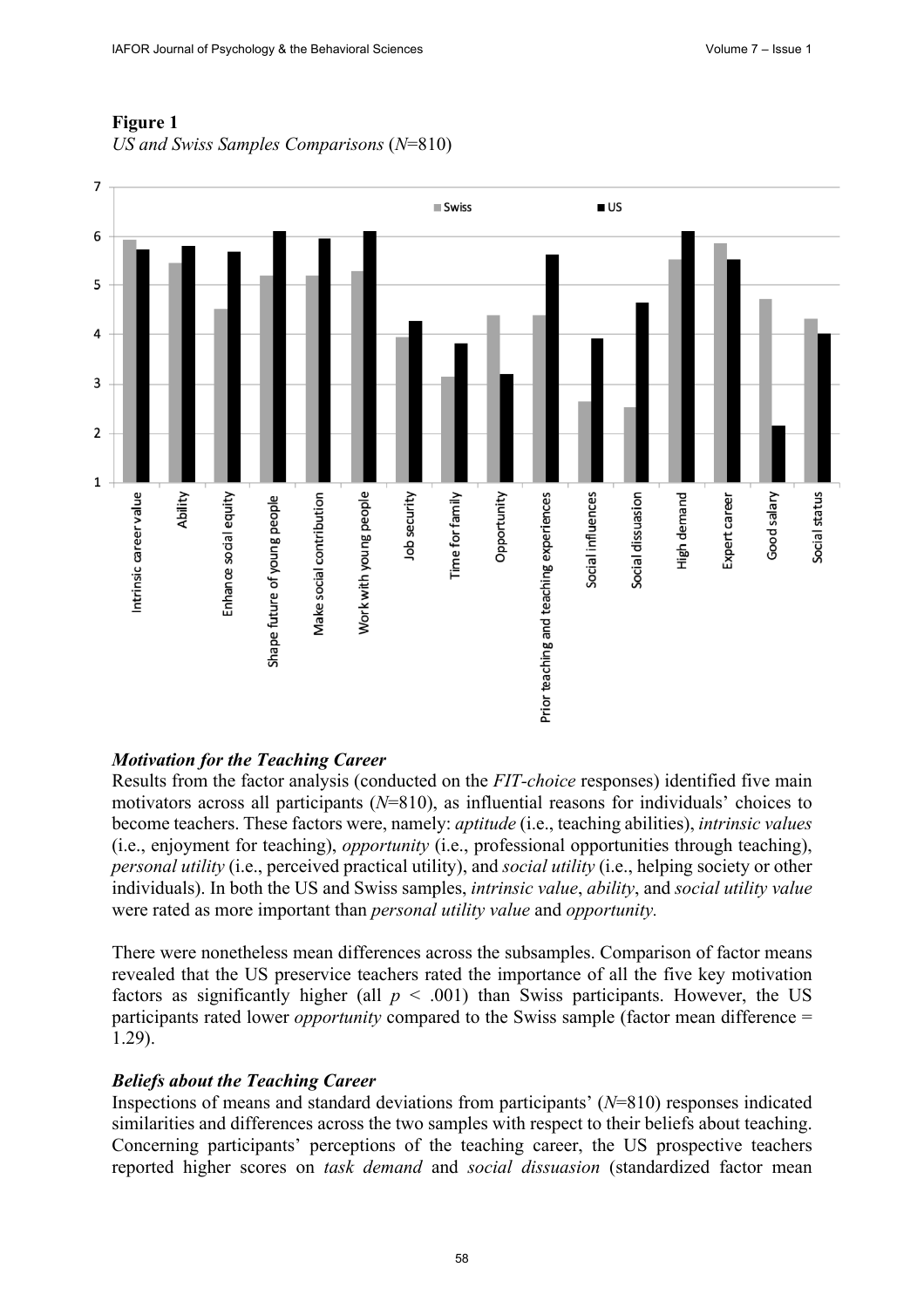differences of 0.78 and 1.37 respectively) compared to Swiss participants. However, the US sample rated lower in their survey *good salary* compared to the Swiss sample (standardized factor mean difference = 1.88; all *p* < .001). Other factors, like *expertise*, *social status*, and *satisfaction with choice* did not differ significantly across samples.

#### *Instructional beliefs*

Participants' responses about their instructional beliefs varied between the two samples. With respect to participants' survey responses about *direct transmission beliefs* the Swiss sample scored higher than in the US sample (standardized factor mean difference  $= 1.36$ ;  $p < .001$ ). Regarding participants' survey responses about their *constructivist beliefs*, results showed no significant differences between the two subsamples.

### **Discussion**

### **Overview of Results**

The interplay of different types of teaching motivations and instructional beliefs was unique for each subsample, however similarities in motivational factors (US and Swiss samples) were evident. Findings show that the most influential motivational factors for participants' teaching choices were similar for the two samples (i.e., *social values*, *intrinsic values*), but others were dissimilar and/or specific only for one subsample (i.e., perceived *opportunity*). Overall, findings from the comparison analysis revealed similarities with respect to participants' rating of *teaching motivations;* participants from both the US and Switzerland indicated high ratings on *intrinsic motivations, ability to teach*, and *work with young people*. However, differences between the two samples regarding their teaching motivations were observed mainly related to antecedent socializations (i.e., *prior teaching experience*, *social influences*, and *social dissuasion).* Additionally, similarities were found regarding participants' *perceptions about teaching*, particularly their views about the teaching social status (i.e., *expert career* and *teaching morale*), but differences were observed as related to participants' perceptions of salary and effort (i.e., *good salary* and *high demand career*). Similarities between the two samples were observed regarding participants' responses on *constructivist beliefs*, but differences were recorded regarding their *direct transmission beliefs*.

These results are in line with most international research findings in the field showing that intrinsic, altruistic, and social motivations are the most common for individuals' choice to enter teaching. The initial career satisfaction, in addition to self-perceived teaching ability has been linked to altruistic motivations and intrinsic value in studies from various countries (Pop & Turner, 2009; Thomson, Turner, & Nietfeld, 2012; Saban, 2003; Watt & Richardson, 2007, 2008, 2011).

Furthermore, study findings suggest that at some level all participants had similar motivations for teaching, but different antecedent socializations and perceptions of the teaching career. These differences can be explained by the different cultural contexts of each country, by the characteristics of each teacher training program, and by the participants' demographics. Considering the teacher education programs and the demographic characteristics for both samples, there are specific contextual differences. In terms of gender, most US participants were females, while most of the Swiss participants were male. As for age, for the Swiss participants the average age was 40 years old, while for the US participants the average age was 25 years old. Given the age gap between the two samples, it can be inferred that their life and professional goals could be somehow different. Additionally, the US participants followed a traditional teacher training program, teaching being their first choice of a career. The Swiss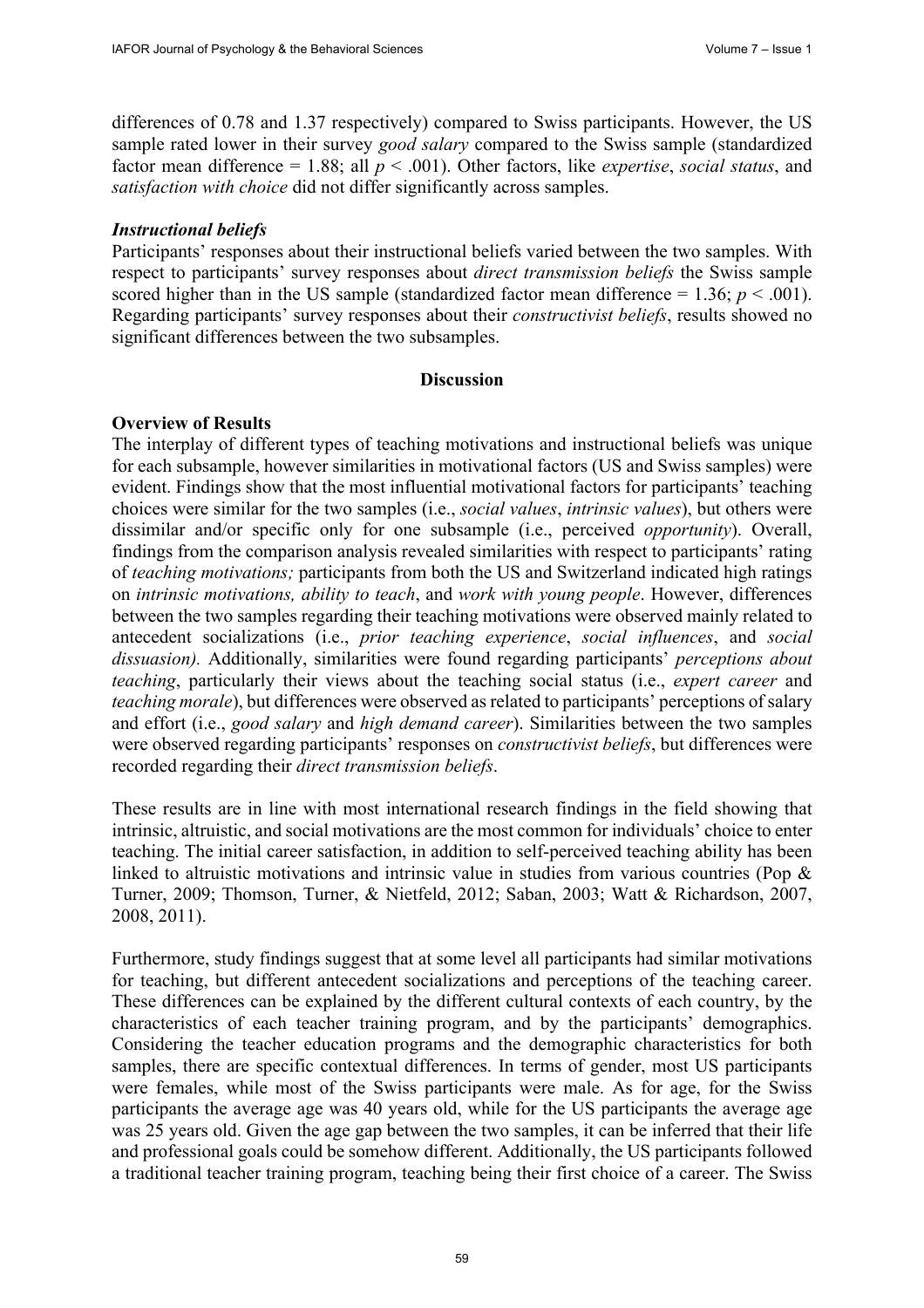participants, however, already had experience in a different professional field prior to entering the teacher education program, thus they can be considered career switchers.

Findings from international studies have shown that one's motivation for teaching and beliefs about teaching can vary across different contexts. These variations are reflecting the sociocultural contexts in different countries that could shape individuals' teaching views. Studies conducted in Australia (i.e., Watt & Richardson, 2007, 2008), Turkey (i.e., Saban, 2003, 2004), UK (i.e., Kyriacou & Coulthard, 2000) and the US (i.e.,Thomson, Huggins, & Williams, 2019; Thomson, Turner, & Nietfeld, 2012; Thomson & McIntyre, 2013) show that individuals' teaching motivations are strongly connected with their teaching beliefs and their expectations of the profession.

#### **Implications**

The current study findings can add to the existing literature in the field by showing that teaching motivations, professional views and instructional beliefs differ across countries and cultures, thus helping teacher educators better understand and support teachers' professional goals. Teacher education programs may also benefit by tailoring teacher training programs to consider differences in the initial motivations and teaching beliefs of teachers (Thomson & Palermo, 2014). Efforts can be taken to better align coursework and field experiences with prospective teachers' beliefs, expectations, and values, while at the same time providing them with opportunities for these psychological attributes to be challenged by the various sides of teaching.

In the US, reforms introduced two decades ago emphasize the need to place more qualified and motivated teachers in the field to increase students' academic achievements. To do so, teachers need to be better prepared in their teaching education programs, and helped to develop professionally (AEEE, 2005; NCTQ, 2004; NCTA, 2007). In Switzerland, similarly, teacher education programs aim at promoting quality teaching as well and efforts to retain teachers via all-encompassing professional development programs (Berger & Girardet, 2020).

#### **Limitations and Future Research**

Some of the study limitations are due to participants' demographics and their academic background. Participants in this study followed a teacher preparation program in a public institution in their respective countries (US and Switzerland). It is possible that their teaching motivations, their teaching views, and their pedagogical beliefs could be different from individuals following a non-traditional teacher training program, or individuals enrolled in teacher training programs from private institutions.

Future research could address these limitations by examining the motivations, teaching views and beliefs of participants with various backgrounds, and following various teacher education routes to licensure (i.e., from private and public institutions, traditional and non-traditional teacher training programs). Future studies could build on our study by using longitudinal mixed methods designs to follow teachers into their first five years of teaching (which are critical to teacher professional development) and analyze more in-depth participants' changes in their teaching motivations and instructional beliefs.

### **Conclusion**

Overall, findings show that across both samples the key motivational factors for choosing a teaching career were similar, with intrinsic motivation and social values being the most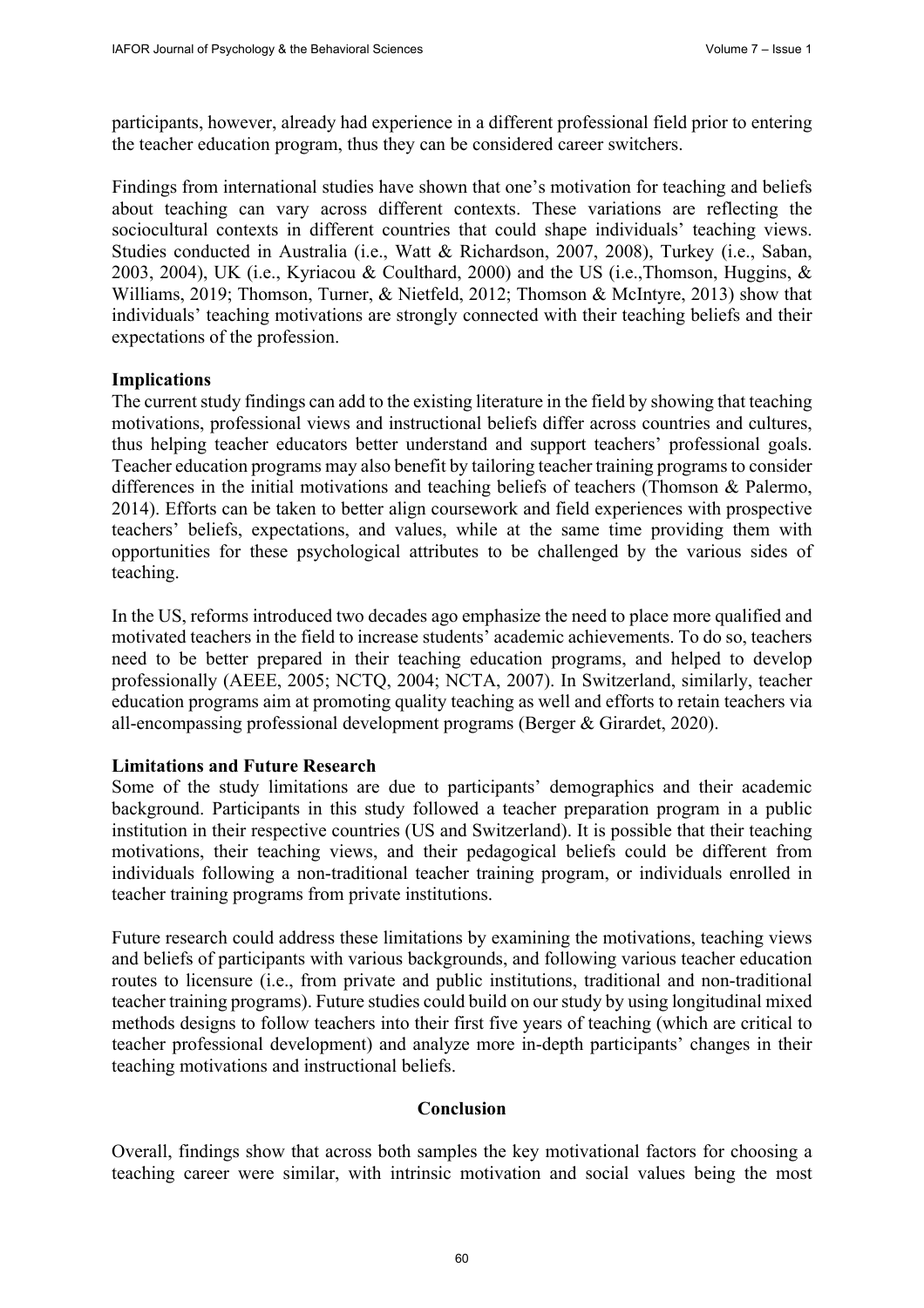influential, but other notable differences existed. Participants' teaching views and instructional beliefs varied across the two samples to a larger degree compared to motivations. While the current study presents a broad image of motivations, teaching views and instructional beliefs of novice teachers from two countries, it also points to the need to examine more deeply the myriad of factors that can better explain differences in the vocational choices and beliefs system of novice teachers. Motivation may predict the extent to which individuals will learn from their teacher training programs and can help change their instructional beliefs and classroom practices. Teachers' motivations for teaching and their beliefs about teaching are at the core of teachers' professional identities and classroom decisions.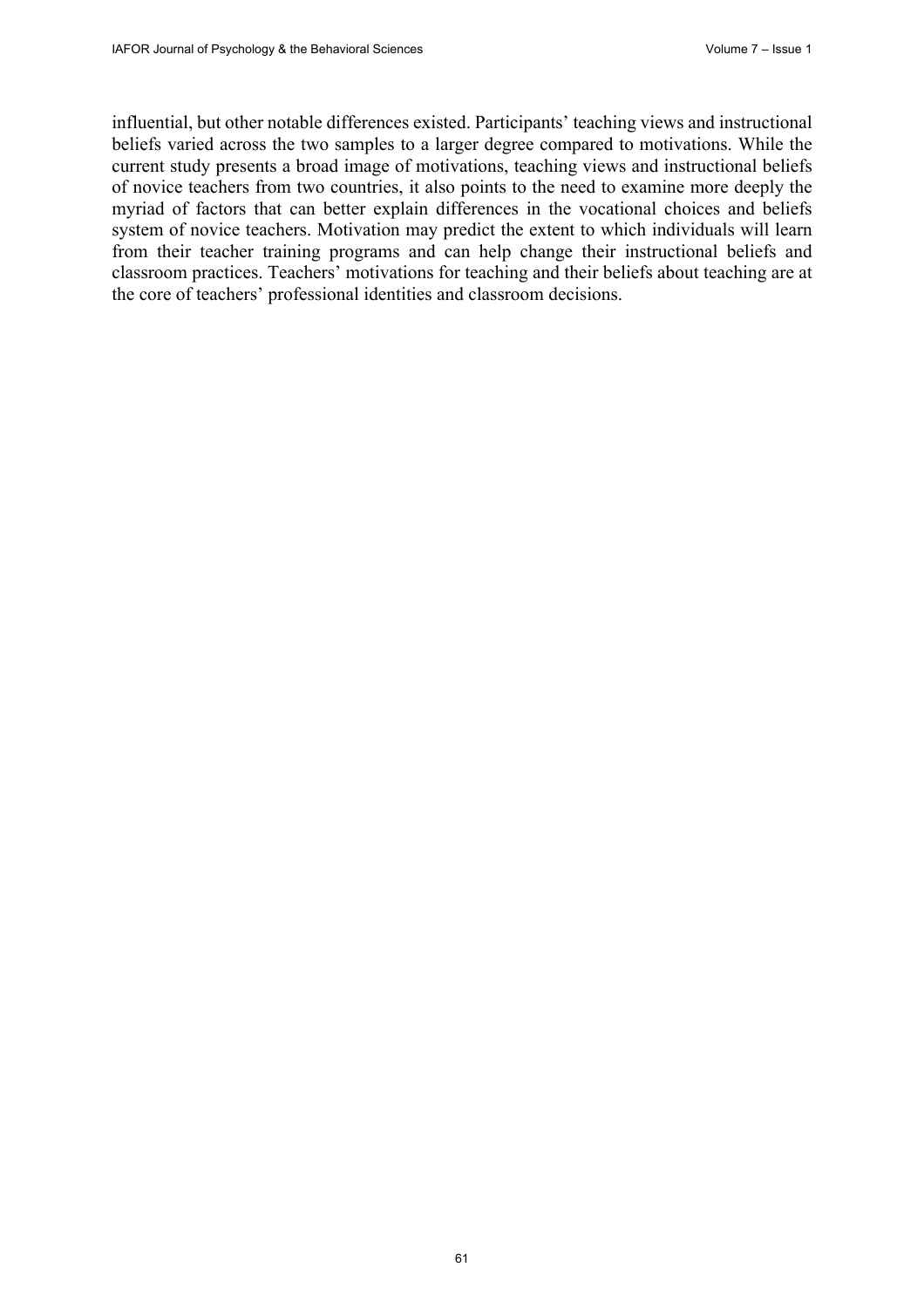### **References**

Alliance for Excellent Education. (2005). Teacher attrition: A costly loss to the nation and to the states. Retrieved from

[www.all4ed.org/files/archive/publications/TeacherAttrition.pdf.](http://www.all4ed.org/files/archive/publications/TeacherAttrition.pdf) 

- Berger, J-L. & Girardet, C. (2020). Vocational teachers' classroom management style: the role of motivation to teach and sense of responsibility. *European Journal of Teacher Education*, *44*(2), 1–17. https://doi.org/10.1080/02619768.2020.1764930
- Berger, J. & D'Ascoti, Y. (201[2\). Becoming a VET teacher as a second career: inve](https://doi.org/10.1080/02619768.2020.1764930)stigating the determinants of career choice and their relation to perceptions about prior occupation. *Asia-Pacific Journal of Teacher Education, 40*(3), 317–341. https://doi.org/10.1080/1359866X.2012.700046
- Brunett[i, G. \(2001\). Why do they teach? A study of job sa](https://doi.org/10.1080/1359866X.2012.700046)tisfaction among long-term highschool teachers. *Teacher Education Quarterly, 28*, 49–74.
- Clark, C., & Peterson, P. (1986). Teachers' thought processes. In M. C. Wittrock (Ed.), *Handbook of research on teaching* (pp. 255–296), New York: Macmillan.
- Cochran-Smith, M., & Zeichner, M. (2005). Studying teacher education. The Report of the AERA Panel on research and teacher education. Published for the American Educational Research Association by Lawrence Erlbaum Associates, Inc.
- Covington, M. V., & Mueller, K. J. (2001). Intrinsic versus extrinsic motivation: an approach /avoidance reformulation. *Educational Psychology Review*, *13*, 157–176.
- Deci, E. L., & Ryan, R. M. (2000). The What and Why of goal pursuits: Human Needs and the Self-Determination of behavior. *Psychology Inquiry, 11*, 227–268. https://doi.org/10.1207/S15327965PLI1104\_01
- Fokken[s-Bruinsma, M., & Canrinus, E. T. \(20](https://doi.org/10.1016/0030-5073)12). The factors influencing teaching (FIT) choice scale in a Dutch teacher education program. *Asia-Pacific Journal of Teacher Education, 40*(3), 249–269. https://doi.org/10.1080/1359866X.2012.700043
- Guarin[o, C., Santibanez, L., & Daley, G. \(2006\). Teacher](https://doi.org/10.1207/S15327965PLI1104_01) recruitment and retention: A review of the recent empirical literature. *Review of Educational Research, 76,* 173–208. https://doi.org/10.3102/00346543076002173
- Ingresoll, R. M., & Smith, T. M. (2[004\). Do teaching induction and mentoring matter?](https://doi.org/10.1080/1359866X.2012.700043) *NASSP Bulletin, 88*(638), 28–40. https://doi.org/10.1177/019263650408863803
- Kilinc, A., Watt, H. M. G., & Richardson, P. W. (2012). Factors influencing teaching choice in Turkey. *[Asia-Pacific Journal of Teacher Edu](https://doi.org/10.3102/00346543076002173)cation, 40*(3), 199–226.
- Konig, J., & Rothland, M. (2012). Motivations for choosing teaching as a career: effects on general pedagogical knowledge d[uring initial teacher education.](https://doi.org/10.1177/019263650408863803) *Asia-Pacific Journal of Teacher Education, 40*(3), 289–315. https://doi.org/10.1080/1359866X.2012.700048
- Kyriacou, C., & Coulthard, M. (2000). Undergraduates' views of teaching as a career choice. *Journal of Education for Teaching, 26*, 117–126. https://doi.org/10.1080/02607470050127036
- Lauer[mann, F., & Karabenick, S., \(2011\). Beliefs about te](https://doi.org/10.1080/1359866X.2012.700048)aching: motives for teaching, sense of responsibility and approaching to instruction. Paper presented at the European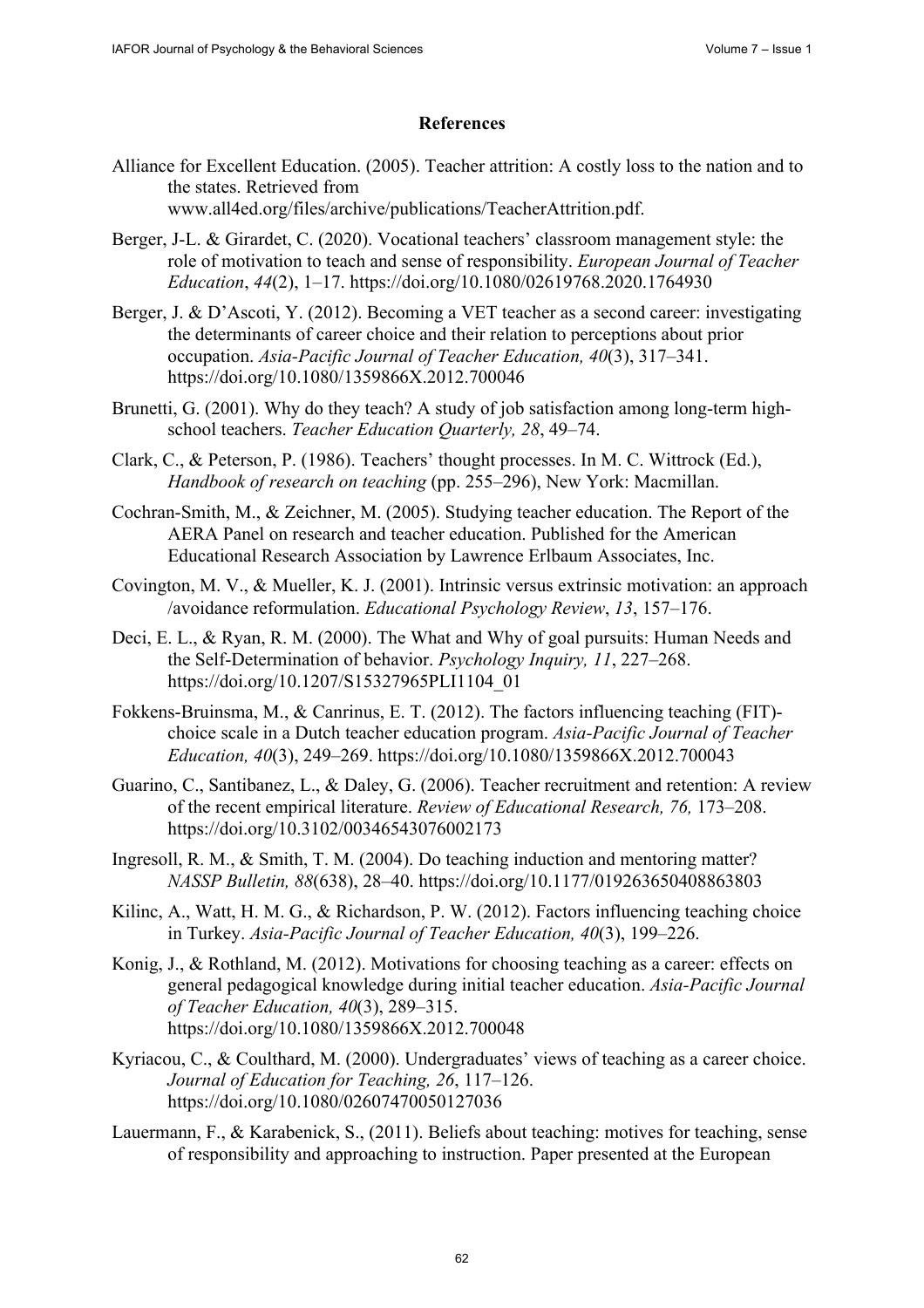Association for Research on Learning and Instruction **(**EARLI) International Conference, Exeter, UK.

- Müller, [K., Alliata, R., & Benninghoff, F. \(2009\). Attra](https://doi.org/10.1080/02607470050127036)cting and retaining teachers: A question of motivation. *Educational Management Administration & Leadership, 37*(5), 574–599.
- National Council on Teacher Quality (NCTQ, 2004). Attracting, developing, and retaining effective teachers. Report to U.S. Department of Education, International Affairs Office, Washington D.C., 2004.
- National Commission on Teaching and America's Future. (NCTA, 2007). *Policy brief: The high cost of teacher turnover.* New York: Author.
- Organization for Economic and Co-operation and Development (2009). *Creating effective teaching and learning environments: First results from TALIS*. Paris: OECD.
- Pajares, F. (1996). Self-efficacy beliefs in achievement settings. *Review of Educational Research, 66*, 543–578. https://doi.org/10.3102/00346543066004543
- Parkes, K.A. & Jones, B. D. (2012). Motivational constructs influencing undergraduate students' choices to become classroom music teachers or music performers. *Journal of Research in Music Education, 60*(1), 101–123. https://doi.org/10.1177/0022429411435512
- Pop, M., & Turner, J. E. (2009)[. To be or not to be…a teacher? Exploring level](https://doi.org/10.3102/00346543066004543)s of commitment related to perception of teaching among students enrolled in a teacher education program. *Teachers and Teaching Theory and Practice, 15*(6), 683–700. https://doi.org/10.1080/13540600903357017
- Rinke, [C. \(2008\). Understanding teachers' careers: Lin](https://doi.org/10.1177/0022429411435512)king professional life to professional path. *Educational Research Review, 3*,1–3. https://doi.org/10.1016/j.edurev.2007.10.001
- Saban, [A. \(2003\). A Turkish profile of prospective elem](https://doi.org/10.1080/13540600903357017)entary school teachers and their views of teaching. *Teaching and Teacher Education, 19*, 829–846. https://doi.org/10.1016/j.tate.2003.03.004
- Taimalu, M., Luik, P., Voltri, O., & Kalk, K. (2011). Teaching motivations among teacher [trainees and first-year teachers in Estonia. Paper](https://doi.org/10.1016/j.edurev.2007.10.001) presented at the European Association for Research on Learning and Instruction **(**EARLI) International Conference, Exeter, UK.
- Thoms[on, M. M., Turner, J.E., & Nietfeld, J. \(2012\)](https://doi.org/10.1016/j.tate.2003.03.004). A typological approach to investigate motivation for teaching and beliefs about teaching of preservice teacher candidates. *Teaching and Teacher Education, 28*, 324–335. https://doi.org/10.1016/j.tate.2011.10.007
- Thomson, M. M., & McIntyre, E. (2013). Teachers' professional goals: An examination of different teachers' typologies with respect to motivations and beliefs about teaching. *Teacher Development, 17(4),*409–430. [https://doi.org/10.1080/13664530.2013.](https://doi.org/10.1016/S0742-051X)804001
- Thomson, M*.* M. & Palermo, C. (2014). Preservice teachers' understanding of their professional goal: Case studies from three different typologies. *Teaching and Teacher Education,44,* [56–68. https://doi.org/10.1016/j.t](https://doi.org/10.3200/JOER.100.5.303-310)ate.2014.08.002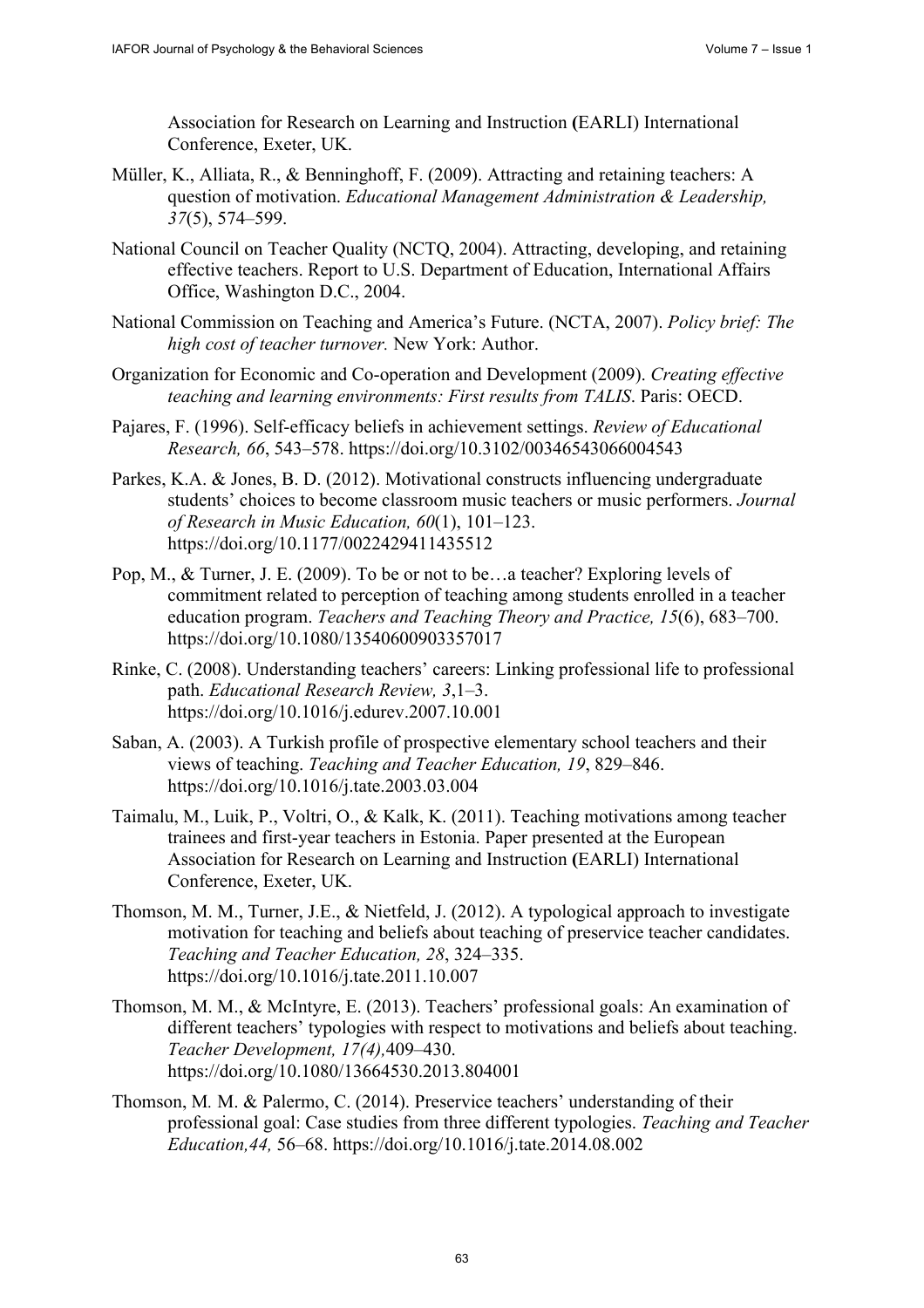- Thomson, M. M., & Palermo, C. (2018). Using an expectancy-value model to understand teaching motivation among nontraditional preservice teachers: A phenomenological study approach. *Action in Teacher Education, 40* [\(2\),151–168](https://doi.org/10.3200/JEXE.75.3.167-202)*.*
- Thomson, M. M., Huggins, E. & Williams, W. (2019). Developmental science efficacy trajectories of novice teachers from a STEM-focused program: A longitudinal mixedmethods investigation. *Teachi[ng and Teacher Education, 77,](https://doi.org/10.1016/j.learninstruc.2008.06.002)* 253–265.
- Thomson, M. M., Walkowiak, T., Whitehead, A., & Huggins, E. (2020). Mathematics teaching efficacy and developmental trajectories: A mixed-methods investigation of novice K-5 teachers. *Teaching and Teacher Education*, *87*, 1–14.
- Tschannen-Moran, M., & Woolfolk Hoy, A., (2001). Teacher efficacy: Capturing an elusive concept. *Teaching and Teacher Education*, *17*, 783–805.
- Ware, H., & Kitsantas, A. (2007) Teacher and collective efficacy beliefs as predictors of professional commitment. *[The Journal of Educati](https://doi.org/10.1016/j.tate.2012.03.003)onal Research*, *100* (5), 303–310.
- Ware, H., & Kitsantas, A. (2007) Teacher and collective efficacy beliefs as predictors of professional commitment. *The Journal [of Educational Research](https://doi.org/10.1037/0033-295X.92.4.548)*, *100*(5), 303–310. https://doi.org/10.3200/JOER.100.5.303-310
- Watt, H. M. G., & Richardson, P. W. (2007). Motivational factors influencing teaching as a [career choice: Development and v](mailto:margareta_thomson@ncsu.edu)alidation of the FIT-Choice Scale. *The Journal of Experimental Education, 75(3)*, 167–202. https://doi.org/10.3200/JEXE.75.3.167-202
- Watt, H. M. G., & Richardson, P. W. (2008). Motivations, perceptions and aspirations concerning teaching as a career for different types of beginning teachers. *Learning and Instruction, 18*, 408–428. https://doi.org/10.1016/j.learninstruc.2008.06.002
- Watt, H. M. G., & Richardson, P. W. (2011). *Teachers' profiles of professional engagement and career development in Australia and the U.S*. Paper presented at the European Association for Research on Learning and Instruction (EARLI) International Conference, Exeter, UK.
- Watt, H. M. G., Richardson, P.W., Klusmann, U., Kunter, M., Beyer, B., Trautwein, U., & Baumert, J. (2012). Motivations for choosing teaching as a career: An international comparison using the FIT-choice scale. *Teaching and Teacher Education, 28*, 791– 805. https://doi.org/10.1016/j.tate.2012.03.003
- Weiner, B. (1985). An attributional theory of achievement motivation and emotion. *Psychological Review*, *92*(4), 548–573. https://doi.org/10.1037/0033-295X.92.4.548

**Corresponding author:** Dr. Margareta M. Thomson **Email:** margareta\_thomson@ncsu.edu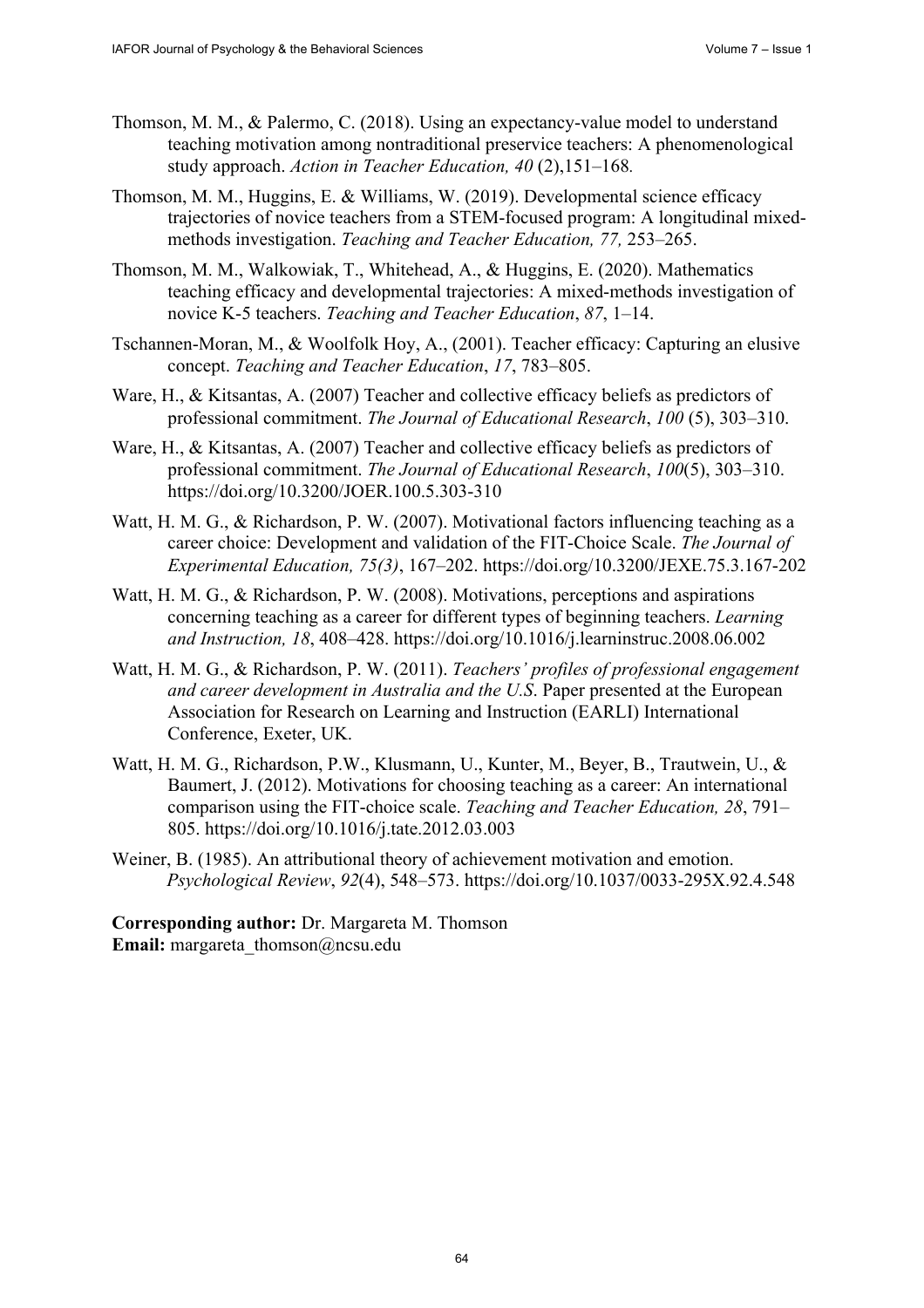### **Footnotes**

- 1. Configural invariance was first assessed by performing identical CFA models separately for each sample: (US:  $\chi^2_{(419)} = 1201.94$ ,  $p < .001$ ,  $\chi^2/df = 2.87$ , CFI = .87, RMSEA = .08; Swiss  $\chi^2_{(419)} = 1023.68, p < .001, \chi^2/df = 2.44, CFI = .93, RMSEA = .05)$ . Then, a fully constrained multigroup model was tested:  $\chi^2$ <sub>(882)</sub> = 2439.01 [ $\chi^2$ <sub>US</sub> = 1341.56,  $\chi^2$ <sub>Swiss</sub> = 1097.44], *p* < .001,  $\chi^2$ /df = 2.77, CFI = .87, RMSEA = .07. Comparison of this later model with the final model using the Satorra-Bentler scaled difference test (Satorra & Bentler, 2001) indicates a significant improvement in model fit:  $\chi^2$ <sub>(6)</sub> = 370.97, *p* < .001.
- 2. Configural invariance was first assessed by performing identical CFA models separately for each sample: (US:  $\chi^2_{(296)} = 553.55$ , p < .001,  $\chi^2/df = 1.87$ , CFI = .94, RMSEA = .04; Swiss  $\chi^2_{(296)} = 483.95, p < .001, \chi^2/df = 1.64, CFI = .92, RMSEA = .04)$ . Then, a fully constrained multigroup model was tested:  $\chi^2_{(300)} = 941.62$  [ $\chi^2_{US} = 456.88$ ,  $\chi^2_{Swiss} = 484.75$ ],  $p < .001$ ,  $\chi^2$ /df = 3.14, CFI = .86, RMSEA = .07. Comparison of this later model with the final model using the Satorra-Bentler scaled difference test (Satorra & Bentler, 2001) indicated a significant improvement in model fit:  $\chi^2(s) = 331.66$ ,  $p < .001$ .
- 3. Again, configural invariance was first assessed by performing identical CFA models separately for each sample: (US:  $\chi^2_{(8)} = 29.39$ , p < .001,  $\chi^2/df = 3.67$ , CFI = .94, RMSEA = .07; Swiss  $\chi^2_{(8)} = 8.03$ ,  $p = 1$ , CFI = 1, RMSEA < .01). Then, a fully constrained multigroup model was tested:  $\chi^2_{(24)} = 123.08$  [ $\chi^2_{US} = 72.08$ ,  $\chi^2_{Swiss} = 50.59$ ], *p* < .001,  $\chi^2/df = 5.13$ , CFI = .82, RMSEA = .10. Comparison of this later model with the final model using the Satorra-Bentler scaled difference test (Satorra & Bentler, 2001) indicated a significant improvement in model fit:  $\chi^2(14) = 73.05$ ,  $p < .001$ .